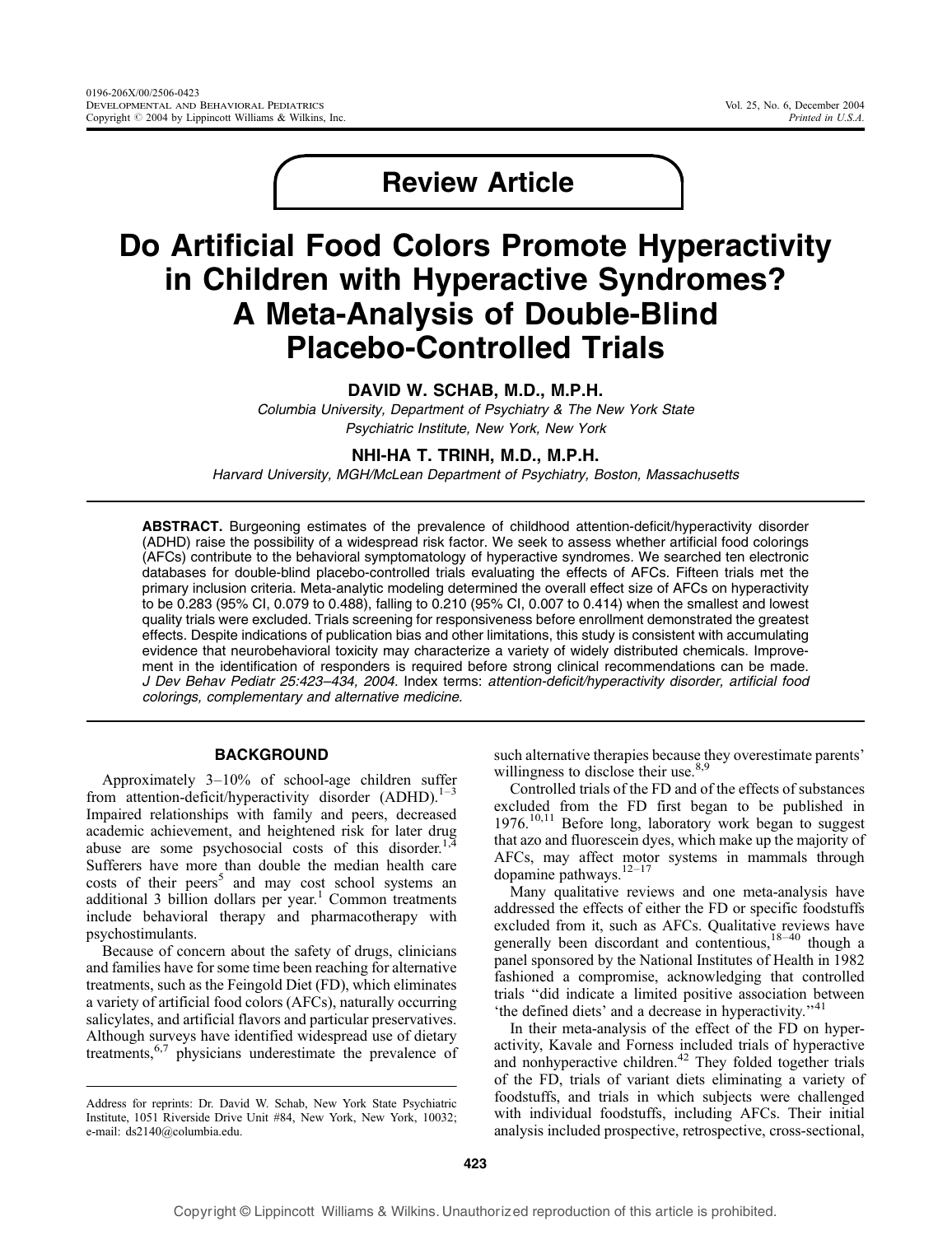blind, and nonblind controlled trials that enrolled both hyperactive and nonhyperactive children and employed many categories of outcomes. The authors concluded that placement of children on the FD was associated with a statistically nonsignificant improvement of one-tenth of a standard deviation (SD). In a subanalysis, challenge with substances excluded from the FD (including AFCs) resulted in a statistically nonsignificant worsening of one-twentieth of a SD. The breadth of those authors' inclusion criteria, their oversight of several relevant trials, the subsequent publication of additional relevant trials, and other limitations of their study call for focused consideration of whether AFCs promote symptoms of hyperactivity.

#### **OBJECTIVES**

We wish to evaluate whether AFCs contribute to the symptomatology of childhood hyperactivity in children diagnosed with hyperactive syndromes, as measured on behavioral rating scales. Additionally, we propose three subhypotheses whose confirmation would either help explain the heterogeneity of prior trials' results, facilitate identification of responders to AFCs, or aid in design of future trials.

First, we propose that parents and teachers differ in their reports of responsiveness to AFCs, as teachers may be more likely to report hyperactivity than parents in pharmacotherapy trials.<sup>43</sup>

Second, on the grounds that responsive children could ideally be identified without subjecting them to long, complex, blinded trials, we suggest that open trial and parental report can be employed as screening methods to identify potentially responsive children.

Third, we propose that subjects whose diagnosis of hyperactivity was assigned through comprehensive, rigorous evaluation have greater responsiveness to AFCs than do subjects who either were diagnosed more informally or lack a diagnosis of hyperactivity altogether. Our proposition reflects several investigators<sup>3</sup> suggestion<sup>44-46</sup> that hyperactive and control children fundamentally differ in their physiological responses to AFCs and implies that certainty of diagnosis would be predictive of response to AFCs.

#### METHODS

#### Inclusion Criteria

We searched for all double-blind placebo-controlled trials addressing a proposed relationship between consumption of AFCs and behavioral change in children with a diagnosis of hyperactivity. Randomization and employment of any of several reversal designs $47$  were acceptable means of allocation compatible with maintenance of double-blind conditions, which reduce the risk of several types of bias.<sup>4</sup>

Trials had to study subjects under 18 years of age and, to be eligible for our primary analysis, enroll children who met diagnostic criteria described at the foot of Table 1. These criteria were chosen as encompassing a spectrum of illness variously labeled over time minimal brain dysfunction, hyperkinesis, hyperkinetic reaction, hyperactivity, attention deficit disorder, and ADHD. Since few investigators actually distinguished between the currently recognized hyperactive,

inattentive and combined subtypes of the syndrome, we could not incorporate such a distinction in our study. Subjects may have previously been screened for responsiveness to either AFCs or the FD. A trial would be excluded if its subjects had participated in another included trial. For a secondary analysis aimed at addressing our subhypotheses, we included trials which evaluated whether AFCs provoke hyperactivity symptoms in nonhyperactive children (Table 2).

Trials had to employ an intervention that could isolate the effects of AFCs. Investigators could either 1) challenge hyperactive children with AFCs or placebo or 2) submit subjects to blinded diets with or without AFCs.

We included a wide variety of behavioral outcome measures quantifying hyperactive behavior (Table 1), including all examples of the Conners Parent Teacher Questionnaire  $(CPTQ)$ ,<sup>49</sup> whose 10 items are common to the longer parents' (CPQ) and teachers' (CTQ) scales. $50,51$ We preferred Conners' instruments to other behavioral measures because of their widespread employment in research, and we favored the CPTQ in particular because of its known sensitivity to treatment effects in pharmacotherapy trials.<sup>52</sup> A score of 15 on the CPTQ reasonably discriminates hyperactive from control children.<sup>53</sup> Followup–the amount of time between ingestion of AFCs or placebo, or between initiation of active or placebo diet and outcome measurement–could be of any length.

#### Search Strategy & Data Abstraction

We searched through OldMedline, MedLine, PubMed, PsychInfo, Digital Dissertations/UMI ProQuest, ToxLine, Current Contents, Biosis, the Cochrane Controlled Trials Register, and EMBASE with combinations of the following keywords: "hyperactiv#," "hyperkin#," "behav#," "attention deficit,'' ''minimal brain,'' combined with ''color#,'' "colour#," and "dye." We conducted searches with the names of individual AFCs, examined 5 relevant dissertations with extensive bibliographies,<sup>18,19,54–56</sup> and combed trials and reviews for references to other trials. We contacted investigators whose published work otherwise met our inclusion criteria but lacked sufficient information for inclusion.

We developed a form, available from the authors, for recording trials' features relevant to our hypotheses. Adapting the methods of Alderson et al,<sup>57</sup> we graded trials according to the degree that they adequately addressed types of bias and avoided important threats to validity: differential selection, performance, attrition, detection, and reporting.

#### Statistical Methods

We employed the DerSimonian and Laird random effects model<sup>58</sup> with the standardized mean difference (SMD) as our measure of effect size (ES). The SMD describes the difference in outcome between the active and control arms of a trial in terms of the number of pooled standard deviations by which the two groups differ. Adverse effects on hyperactivity are reflected in positive ES values.

When the SMD could not be calculated directly, we employed conservative statistical techniques to calculate or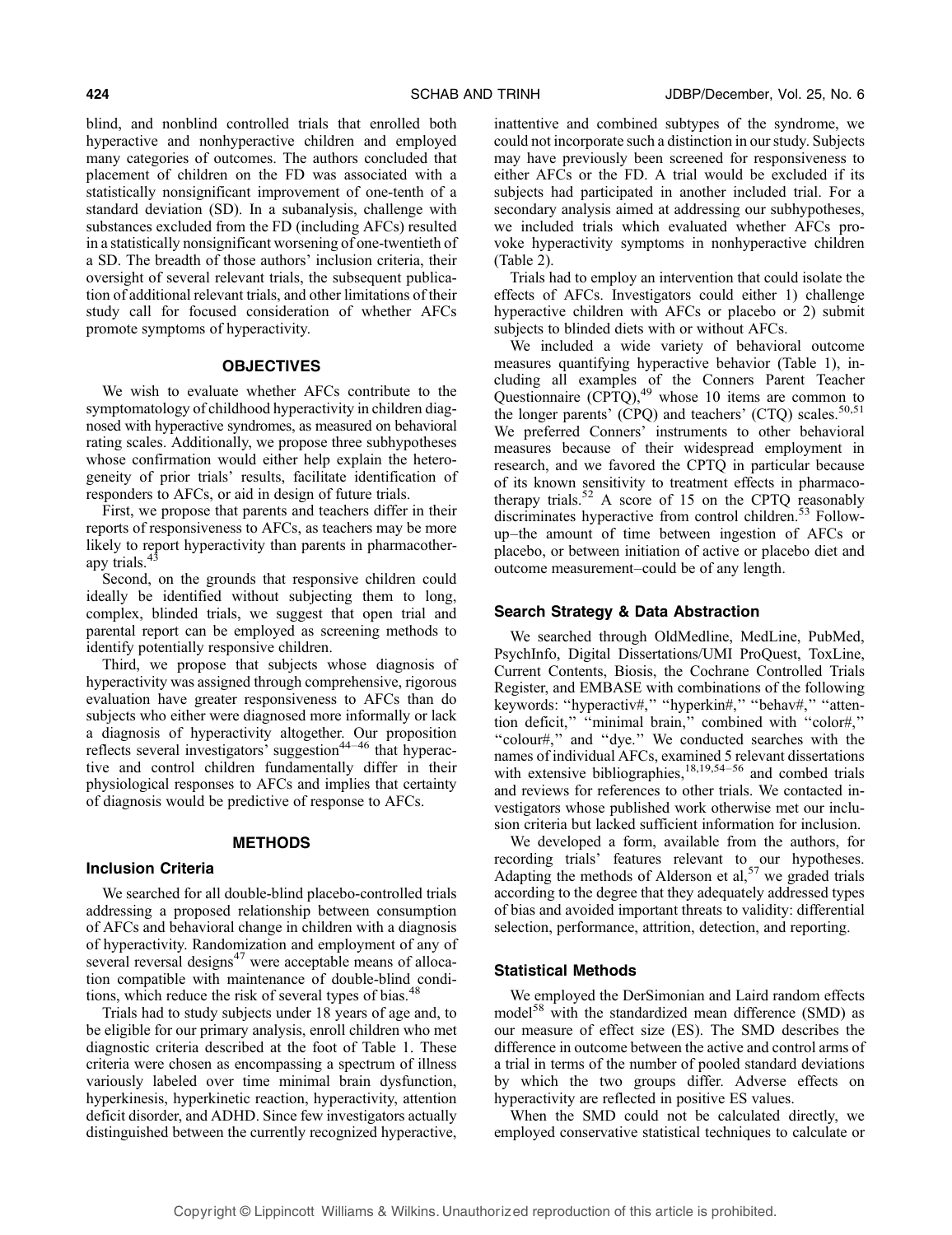| Author/Year                                  | Diagnostic<br>Criteria <sup>a</sup> | Subjects <sup>b</sup> | <b>Total Days</b><br>in Active<br>Challenge<br>Arms | Method of<br><b>Ascertaining Prior</b><br>Responsiveness | Intervention:<br>AFC, mg/d                                                          | <b>Behavioral Outcome</b><br>(Rater of outcome)                            |
|----------------------------------------------|-------------------------------------|-----------------------|-----------------------------------------------------|----------------------------------------------------------|-------------------------------------------------------------------------------------|----------------------------------------------------------------------------|
| Rose 1977 <sup>79,107</sup>                  | B                                   | 2/2                   | $\overline{2}$                                      | Parental report                                          | Tartrazine, 1.2                                                                     | Author's 3-variable<br>measure <sup>c</sup> (H)                            |
| Goyette et al 1978a <sup>78,88</sup>         | B, C (15)                           | 16/16                 | 28                                                  | Open trial                                               | Mixture, 26                                                                         | CPTQ (P, T)                                                                |
| Goyette et al 1978b <sup>77,89</sup>         | в                                   | 13/13                 | 7                                                   | Open trial                                               | Mixture, 26                                                                         | CPTQ (P)                                                                   |
| Harley et al 1978 <sup>82</sup>              | $(A: DSM-II, or C), D$              | 9/9                   | $28 - 42$                                           | Earlier trial of<br>the FD                               | Mixture, 54                                                                         | CPTQ (P, T)                                                                |
| Levy et al 1978 <sup>86</sup>                | в                                   | 20/20                 | 14                                                  | None                                                     | Tartrazine, 1                                                                       | CPTQ(H, P, T)                                                              |
| Levy and Hobbes 1978 <sup>94</sup>           | B, C (15)                           | 8/8                   | 14                                                  | Open trial                                               | Tartrazine, 4                                                                       | CPTQ (P)                                                                   |
| Mattes and<br>Gittelman-Klein 197883         | A: DSM-II + CPQ                     | 1/1                   | 10                                                  | Parental report &<br>blinded dose-<br>ranging trial      | Mixture, 3/5 of<br>"daily average"                                                  | CPTQ (P, T)                                                                |
| Rapp 1978 <sup>93</sup>                      | В                                   | 24/24                 | 0.5                                                 | None                                                     | Sublingual mixture                                                                  | "Global impressions" (P)                                                   |
| Williams et al 1978 <sup>84</sup>            | B, E                                | 24/24                 | 8                                                   | None                                                     | Mixture.<br>corresponding<br>to "daily average"                                     | CPTQ (P, T)                                                                |
| Conners 1980 <sup>75</sup>                   | C(15)                               | 12/30                 | 14                                                  | None                                                     | Mixture, 26                                                                         | CPTQ (P)                                                                   |
| Swanson and<br>Kinsbourne 1980 <sup>80</sup> | B, E                                | 20/40                 | 1                                                   | None                                                     | Mixture, 100-150                                                                    | CTQ (H)                                                                    |
| Adams 1981 <sup>95</sup>                     | $C(15)$ , D                         | 18/18                 | 1                                                   | Parental report                                          | Mixture, 26.3                                                                       | "Parental report" (P)<br>& author's 2-variable<br>measure <sup>d</sup> (H) |
| Spring et al 1981 <sup>81</sup>              | $C(15)$ , D                         | 6/6                   | 6                                                   | Parental report                                          | Mixture, 26                                                                         | CPTQ-modified (P, T)                                                       |
| Sarantinos et al 1990 <sup>85</sup>          | A: DSMIII-R                         | 12/12                 | 6                                                   | Parental report<br>for $9/13$ of<br>original subjects    | 3 Days tartrazine,<br>10 & 3 days sunset<br>yellow, 10; or 6 days<br>tartrazine, 10 | CPTQ (P), RBRI (P)                                                         |
| Rowe and Rowe 1994 <sup>76</sup>             | D                                   | 34/54                 | 6                                                   | Open trial                                               | Tartrazine, 1, 2, 5, 10 RBRI (P)                                                    |                                                                            |

|  | Table 1. Characteristics of Trials Included in the Primary Analysis |  |  |  |  |  |  |
|--|---------------------------------------------------------------------|--|--|--|--|--|--|
|--|---------------------------------------------------------------------|--|--|--|--|--|--|

P, parents; T, teachers; H, health care providers; FD, Feingold Diet; AFC mg/d, total milligrams of artificial food coloring per day; CPTQ,<br>Conners Parent Teacher Questionnaire;<sup>49</sup> RBRI, Rowe Behavior Research Inventory;<sup></sup>

All trials employed double-blind, crossover design; all employed randomization except Rose 1977.<br><sup>a</sup>Diagnostic criteria key: **A.** Diagnosis with reference to DSM-III<sup>108</sup> criteria for ADD with or without mention of hyperac criteria for ADHD or undifferentiated ADD; or to DSM-II<sup>110</sup> criteria for Hyperkinetic Reaction of Childhood if one of the Conners scales was also used; B. Diagnosis of ''hyperactivity'' clearly based on clinician's evaluation but without reference to aforementioned criteria; C. CPTQ cutoff (score), which, if without mention of criteria A, B, D, or E, is the sole criterion for inclusion here; D. ''Hyperactive'' or ''referral'' for hyperactivity without further details; E. Responsiveness to medication; F. Heterogeneous; G. Nonhyperactive.

<sup>b</sup>Subjects who contributed data to the primary analysis/total subjects in the trial.

c Author operationalized 3 variables: duration the subject spent attending to an assigned task; frequency/duration spent out-of-seat in classroom; and frequency of acts of physical aggression.

estimate it. $59-61$  To calculate the variance around the SMD for crossover trials, we employed a method, described in a recent meta-analysis,  $62$  involving the Pearson productmoment correlation (r) to reflect correlation between individuals' scores in crossover periods. When trials provided insufficient information by which to calculate r, we imputed a value from other trials through standard techniques of combining  $r$  values.<sup>63</sup> For trials reporting noncontinuous (e.g., dichotomous) outcomes, we converted these data to the most conservative odds ratio that would fit the data. We then calculated the SMD through methods described by Shadish et  $al^{61}$  and the variance through a method described by Rosenthal.<sup>64</sup> Our subhypotheses, which propose differences between groups of studies, were tested with weighted analysis of variance, which weights trials' ESs by the inverse of their variance.<sup>65</sup>

When the Mantel-Haenszel test of homogeneity demonstrated that within-group statistical homogeneity was unlikely  $(p < 0.20)$ , we defined ESs as statistically heterogeneous and therefore not combinable.<sup>66,67</sup> We conducted additional analyses to test the sensitivity of our methods to several assumptions. A funnel plot was created to evaluate the potential for publication bias. The robustness of the results against publication bias was estimated with the fail-safe n. This statistic represents the number of unpublished studies with an ES of zero necessary to reduce a summary ES to a particular value;<sup>68</sup> it assumes the unpublished studies are of similar size to those already published. To calculate our fail-safe n, we chose an ES of 0.15, which, even if statistically significant, would represent a limited threat to an individual's health.

#### RESULTS

#### Search Results

Of 2156 references found by electronic search through September, 2002, 427 nonduplicate items were identified as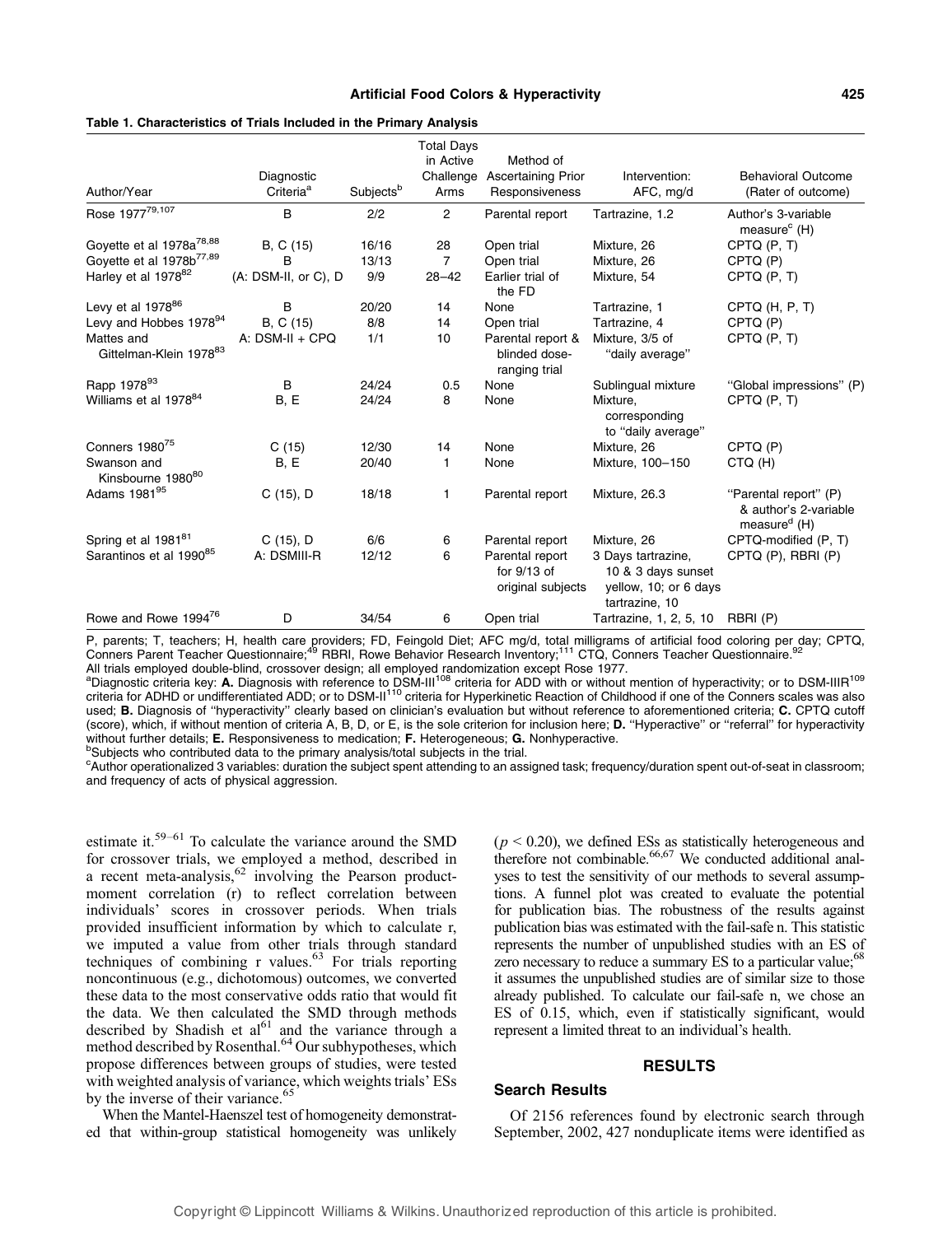| Author/Year                                | Diagnostic<br>Criteria <sup>a</sup>  | Subjects <sup>b</sup> | Total Days<br>in Active<br>Challenge<br>Arms | Method of<br><b>Ascertaining Prior</b><br>Responsiveness | Intervention:<br>AFC, mg/d                                       | Behavioral<br>Outcome<br>(Rater of Outcome)     |
|--------------------------------------------|--------------------------------------|-----------------------|----------------------------------------------|----------------------------------------------------------|------------------------------------------------------------------|-------------------------------------------------|
| Conners 1980-s <sup>75</sup>               | G (CPTQ $<$ 15)                      | 18/30                 | 14                                           | None                                                     | Mixture, 26                                                      | CPTQ (P)                                        |
| Weiss et al 1980 <sup>69</sup>             | G                                    | 22/22                 | 1                                            | Parental report                                          | Mixture, 35.26                                                   | CPTQ (P) &<br>measures chosen<br>by parents (P) |
| Mattes and<br>Gittelman 1981 <sup>70</sup> | A (DSM-III): 5 of 11,<br>otherwise F | 11/11                 | 14                                           | Parental report &<br>blinded trial                       | Mixture, 78                                                      | CPTQ (P, T); HA<br>items from CDS (H)           |
| Thorley 198471                             | F, all mentally retarded             | 10/10                 | 2                                            | None                                                     | Mixture, 91.8                                                    | CTQ (T); HA factor<br>of the CPQ (P)            |
| David 1987 <sup>72</sup>                   | A (DSM-III): 6/24,<br>otherwise D    | 24/24                 |                                              | Parental report                                          | Tartrazine, 300                                                  | "Global judgment" (P, H)                        |
| Rowe 1988 <sup>73</sup>                    | F                                    | 8/8                   | 28                                           | Open trial                                               | Carmoisine, 50<br>& tartrazine, 50<br>separately                 | Author's 8-item<br>behavioral scale (P)         |
| Pollock and<br>Warner 1990 <sup>74</sup>   | F                                    | 19/19                 | 2                                            | Parental report                                          | Mixture, 125                                                     | CPTQ (P)                                        |
| Rowe and<br>Rowe 1994-s <sup>76</sup>      | G                                    | 20/54                 | 6                                            | None                                                     | Tartrazine, 1, 2, 5, 10, 30-Item RBRI (P)<br>20, & 50 separately |                                                 |

|  | Table 2. Characteristics of Additional Trials and Subgroups Considered in the Secondary Analysis |  |
|--|--------------------------------------------------------------------------------------------------|--|
|  |                                                                                                  |  |

P, parents; T, teachers; H, health care providers; CDS, Children's Diagnostic Scale<sup>49</sup>; CPTQ, Conners Parent-Teacher Questionnaire<sup>49</sup>; CTQ, Conners Teacher Questionnaire<sup>92</sup>; CPQ, Conners Parent Questionnaire<sup>49</sup>; HA, hyperactivity; AFC mg/d, total milligrams of artificial food coloring per day; the s suffix after several trials indicates that the table reflects data excluding a subset of patients whose data is reflected in Table 1. All trials employed randomized, double-blind crossover design.

<sup>a</sup>Diagnostic criteria key: A. Clinician's diagnosis with reference to DSM-III<sup>108</sup> criteria for ADD with or without hyperactivity; or to DSM-IIIR<sup>109</sup> criteria for ADHD or undifferentiated ADD; B. Diagnosis of ''hyperactivity'' clearly based on clinician's evaluation but without reference to aforementioned criteria; C. CPTQ cutoff (score), which, if without mention of criteria A, B, D, or E, is the sole criterion; D. "Hyperactive" or "referral" for hyperactivity without further details; E. Responsiveness to medication; F. Heterogeneous; G. Nonhyperactive.<br>PSubionts who contributed data to the secondary analysis/total subjects in the trial <sup>b</sup>Subjects who contributed data to the secondary analysis/total subjects in the trial.

pertinent trials or as potentially containing references to such trials. For our primary analysis, we identified 15 unique double-blind placebo-controlled trials evaluating the behavioral effects of AFCs among subjects whose baseline diagnosis of hyperactivity has been graded (Table 1). The grading roughly reflects the comprehensiveness and rigor of the diagnostic process employed by the trials' investigators. For our secondary analysis, we identified eight additional crossover trials or subsets of trials which otherwise met our inclusion criteria but studied either exclusively nonhyperactive children<sup>69</sup> or heterogeneous groups of children (Table 2).<sup>70–76</sup> Two of the latter,<sup>75,76</sup> enrolling both hyperactive and nonhyperactive children, contribute independent data to both the primary and secondary analyses. A table of excluded trials is available from the authors.

### Primary Analysis

Fifteen trials included a total of 219 subjects (Table 1). The average age of the subjects was estimated at 7.9 years and the male-to-female ratio at 5.5 to 1. Seven trials explicitly excluded children on medications or discontinued the medications before the beginning of the trial.<sup>75,77–82</sup> Of the 219 participants, 136 (62%) entered the double-blind phase of the trials after successful screening for responsiveness to either AFCs or the FD.

All trials were double-blind crossover trials. All trials employed randomization except one,<sup>79</sup> which fixed order of treatment beforehand. Only 5 trials had washout periods, all between 2 and 5 days.<sup>76,81,83–85</sup> Five trials<sup>78,82–84,86</sup>

employing the CPTQ provided insufficient information whereby to calculate r for at least 1 set of raters; we imputed a value (0.822) through combination of data from similar relevant trials.<sup>74,75,77,78,87–89</sup> This value is consistent with published values as employed in pharmacotherapy trials. $51,90-92$  Three trials reported outcomes that were dichotomous<sup>76,85</sup> or trichotomous.<sup>9</sup>

Tartrazine and a variety of mixtures of AFCs were the primary interventions in the challenge arms of the trials and were administered through a variety of vectors, such as pills and cookies. Dosages varied widely and, in  $8 \text{ trials}, \frac{75,77,78,81-84,94}{75,77,78,81-84,94}$  were split into multiple daily doses. Three trials employed outcome measures that have not been validated.<sup>79,81,95</sup>

Only 2 trials $82,84$  received our highest validity score, "A." Rose's trial<sup>79</sup> received a "C" for failure to employ randomization, as described; Rapp's trial<sup>93</sup> received a  $^{11}$ C<sup>1</sup> for employing what appeared to us a poorly disguised placebo. Failure to discuss procedures of allocation concealment was the most common mark against the trials.

#### Secondary Analysis

Eight crossover trials included 132 participants (Table 2). The male-to-female ratio was approximately 3.5 and the average age of participants was 7.3. Two of these trials contributed hyperactive patients to our primary analysis.<sup>75,76</sup> Eighty-four patients  $(64%)$  in these trials had been deemed responsive by screening before entry into the blinded trial. Two trials had no wash-out period.<sup>69,75</sup> Three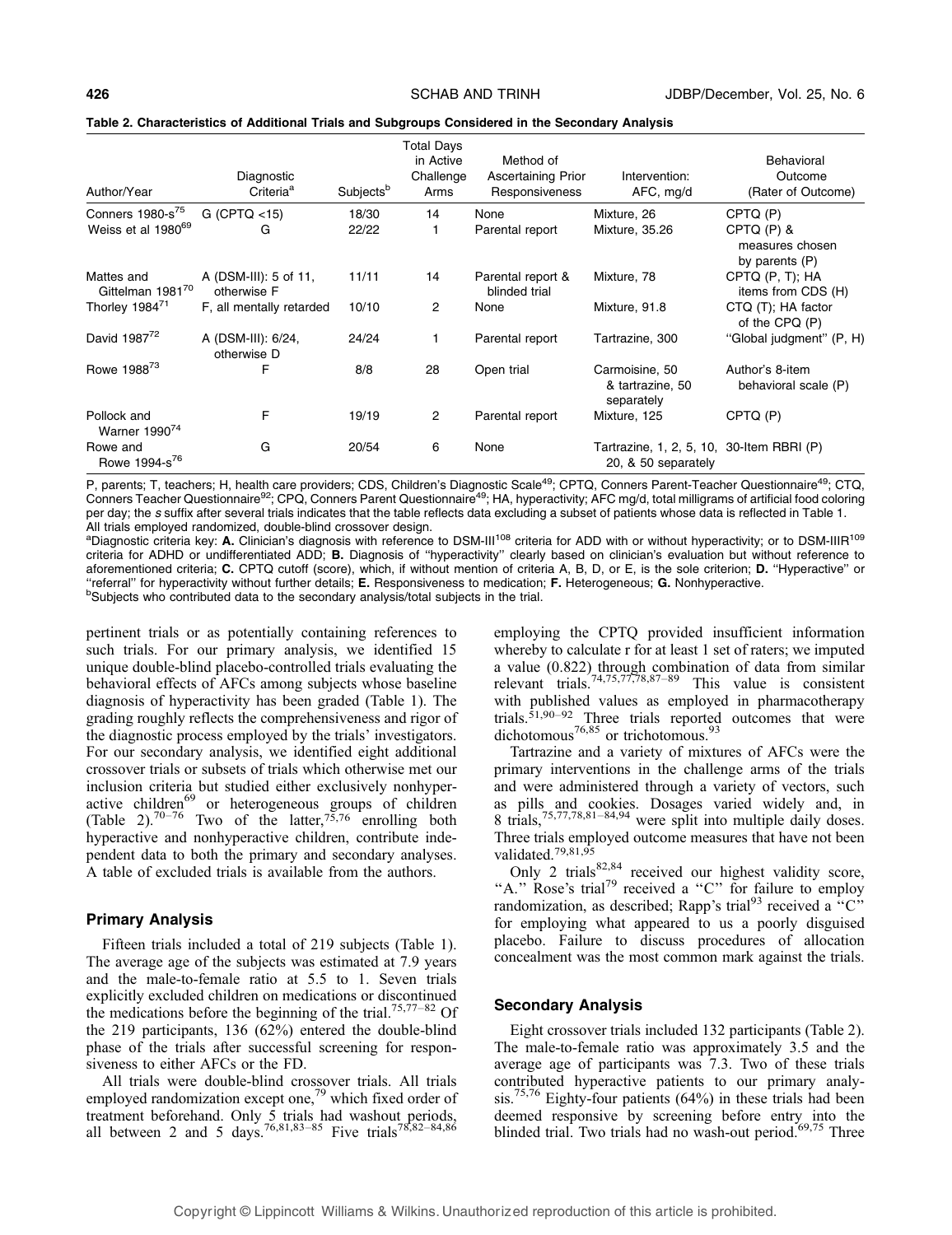trials employed unorthodox outcome measures.<sup>69,72,76</sup> One<sup>72</sup> of these received the only rating of "C," assigned for imperfectly satisfactory blinding. No trial received a score of "A."

#### **Results**

Primary Analysis. The trials' summary ES is 0.283 (95% CI, 0.079 to 0.488), reflecting a change of slightly more than one quarter of a SD (Figure 1). If we assume a normal distribution of response to AFCs, this change represents a shift from the 50th to the 61st percentile of hyperactivity for the average hyperactive child in the population of trials.

To address our first subhypothesis, we have separated parents', teachers', and clinicians' ratings into 23 ESs (Figure 2). While health professionals' ratings  $(ES = 0.107, ...)$ 95% CI,  $-0.128$  to 0.343) and teachers' ratings (ES = 0.0810, 95% CI,  $-0.073$  to 0.235) are not statistically significant, parents' ratings are  $(ES = 0.441, 95\% \text{ CI}, 0.161)$ to 0.721), corresponding to a 17 percentile shift for the average hyperactive child. Despite an apparent reduction in the likelihood of statistical heterogeneity within the groups  $(p = 0.506 \text{ vs. } 0.232 \text{ in the unstratified analysis})$ , no statistical difference was found between these three groups' scores ( $p = 0.674$ ).

To address our second subhypothesis, we compared the group of trials whose subjects had not been screened for responsiveness to AFCs or the FD to the group of trials



FIGURE 1. The effect sizes from the 15 trials in the primary analysis and their resultant summary effect size. Trials are listed in an order broadly reflecting the comprehensiveness and rigor employed in the assignment of subjects' baseline diagnoses: the diagnostic processes of trials listed further down the page received higher marks, according to the criteria described at the foot of Table 1. AFC, artificial food color; SMD, standardized mean difference.



FIGURE 2. The effect sizes from the 15 primary trials (or subgroups) are stratified by clinicians', parents', and teachers' ratings. AFC, artificial food color; SMD, standardized mean difference.

whose subjects had been screened by either an open trial or parental report. The summary ES of the trials without a criterion of responsiveness demonstrated a statistically nonsignificant ES of 0.090 (95% CI,  $-0.108$  to 0.288). The summary ES of the trials whose subjects had previously demonstrated responsiveness through open trial or parental report had a statistically significant ES of 0.535 (95% CI, 0.149 to 0.920), corresponding to a 20 percentile shift for the average nonhyperactive child screened for responsiveness to AFCs. An additional trial, whose subjects had been screened with a blinded trial of the FD, had a statistically nonsignificant ES of 0.182 (95% CI  $-.208$  to 0.571). Segregation of the trials into three strata, according to their inclusion criteria, appears to reduce within-group statistical heterogeneity ( $p = 0.448$  versus prior  $p = 0.232$ ), suggesting a more natural grouping of studies. However comparison of the group without a screening criterion to the group that screened through open trial or parental report falls short ( $p = 0.185$ ) of substantiating a statistically significant difference between these groups.

To begin addressing our third subhypothesis, we ordered trials by the diagnostic grades found in Table 1. We found no visual trend among their ESs (Figure 1).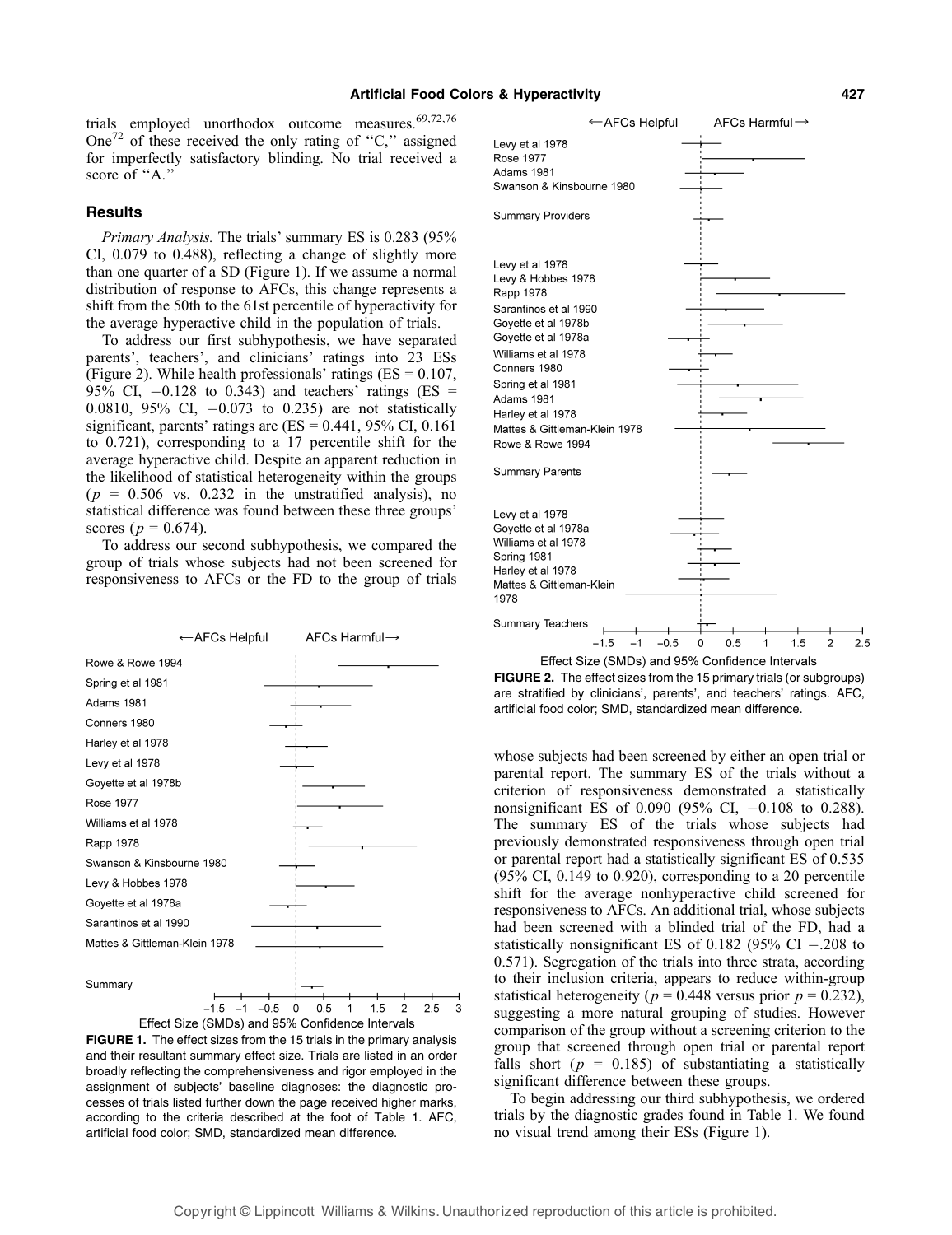Secondary Analysis. For the secondary trials, our summary ES of 0.117 (95% CI,  $-0.113$  to 0.347) was not statistically significant. Trials that did not screen for responsiveness demonstrated a statistically nonsignificant response to AFCs (ES =  $-0.112$ , 95% CI,  $-0.393$  to 0.169); however, a statistically significant ES of 0.316 (95% CI, 0.157 to 0.475) characterized the trials that did screen through open trial or parental report (Figure 3). This ES corresponds to a 12 percentile rank shift in hyperactivity for the average nonhyperactive average child among trials that screened for responsiveness prior to double-blind allocation. The difference in the ESs of screened and unscreened children in the secondary studies is statistically significant ( $p = 0.022$ ), supporting our second subhypothesis. A post-hoc analysis combining trials from both the primary and secondary analyses suggested that, among all trials, those that screened with open trial or parental report differed significantly from those that did not screen ( $p = 0.022$ ).

The summary ES of the trials in the secondary analysis, whose participants were predominantly nonhyperactive, did not differ significantly from the summary ES of the trials in the primary analysis, whose participants all had a putative diagnosis of hyperactivity ( $p = 0.660$ ). Both this fact and the lack of any visual trend in Figure 1, described above, defy our third subhypothesis that presence of a baseline diagnosis of hyperactivity and rigor of that diagnosis correspond to reactivity to AFCs.

Sensitivity Analysis of Primary Trials. Excluding from our 15 primary trials the 2 trials that received our lowest validity score "C" resulted in a smaller but still statistically significant result (ES 0.216, 95% CI, 0.015 to 0.410). Because the random effects model disproportionately gives small trials more weight, we removed the 2 smallest trials, which enrolled only one<sup>83</sup> or two<sup>79</sup> subjects, on the grounds



FIGURE 3. The effect sizes from the eight trials (or subgroups of trials) enrolling exclusively nonhyperactive children or children with heterogeneous conditions in the secondary analysis. The suffix  $-s$ after several trials indicates that the data of nonhyperactive children come from a trial enrolling both nonhyperactive and hyperactive children. AFC, artificial food color; SMD, standardized mean difference.

that their positive ESs may have skewed our overall results. The summary ES was reduced to 0.255 (95% CI, 0.043 to 0.467), but the hypothesis of statistical homogeneity was rejected ( $p = 0.179$ ) in this one analysis. However, when we implemented both prior conservative manipulations, the assumption of homogeneity was restored, achieving a result that is smaller but of similar magnitude and statistically significant (cf. Table 3).

Because of concern that imputation of too large a value of the product-moment correlation coefficient (r) would reduce trials' variance and therefore artificially narrow their confidence intervals, we retested our primary model by reducing the coefficient to 0.500 in the five trials that required imputation of the coefficient. This maneuver raised the ES to 0.371 with only a slight widening of the confidence interval (95% CI, 0.0953 to 0.647).

The absence of trials from the lower left-hand corner of our funnel plot (Figure 4) corresponds to possible publication bias against small trials with negative ESs. Given a calculated summary ES of 0.283, the fail-safe n for an ES of 0.15 is 13.30, which is almost as many studies as were actually published.

#### **DISCUSSION**

Our meta-analysis supports the hypothesis that AFCs promote hyperactivity in hyperactive children, as measured on behavioral rating scales. This, our central result, would appear to conflict with a relevant subanalysis in a prior meta-analytic evaluation of elimination diets. In that subanalysis, Kavale and Forness $42$  examined trials challenging subjects with foodstuffs excluded from the FD. Their calculated ES was only  $0.045$  (95% CI,  $-0.046$  to 0.136), in contrast to our larger ES of 0.283 (95% CI,  $-0.079$  to 0.488). However, in their analysis, the evaluated interventions were not limited to AFCs but also included other substances which may have different, if any, effects on hyperactivity. Additionally, our primary analysis included four trials that theirs did not: two trials that they overlooked<sup>79,95</sup> and two trials published subsequent to their analysis.<sup>76,85</sup> Three of these trials were large, increasing the power of our meta-analysis. Additionally, we enhanced our power by employing the statistical technique of Jennings et  $al<sup>62</sup>$  that acknowledges the reduction of statistical variance in crossover trials.

In our sensitivity analysis, removing trials of questionable validity and challenge of our statistical assumptions did not appreciably change the magnitude of the summary ES or its statistical significance. The magnitude of this ES is approximately a third to a half the magnitude of the ESs calculated in a meta-analysis of trials evaluating methylphenidate as a treatment of ADHD.<sup>96</sup> Therefore, the extent of behavioral deterioration posed by AFCs may be understood as a third to a half of what might be observed when hyperactive children are taken off their psychostimulants.

Our first subhypothesis, that parents, teachers and clinicians differ in their reports of hyperactivity, could not be confirmed: the three groups' individual ESs did not statistically differ. Although the summary ES of each of the three groups was positive, the finding that only the parents'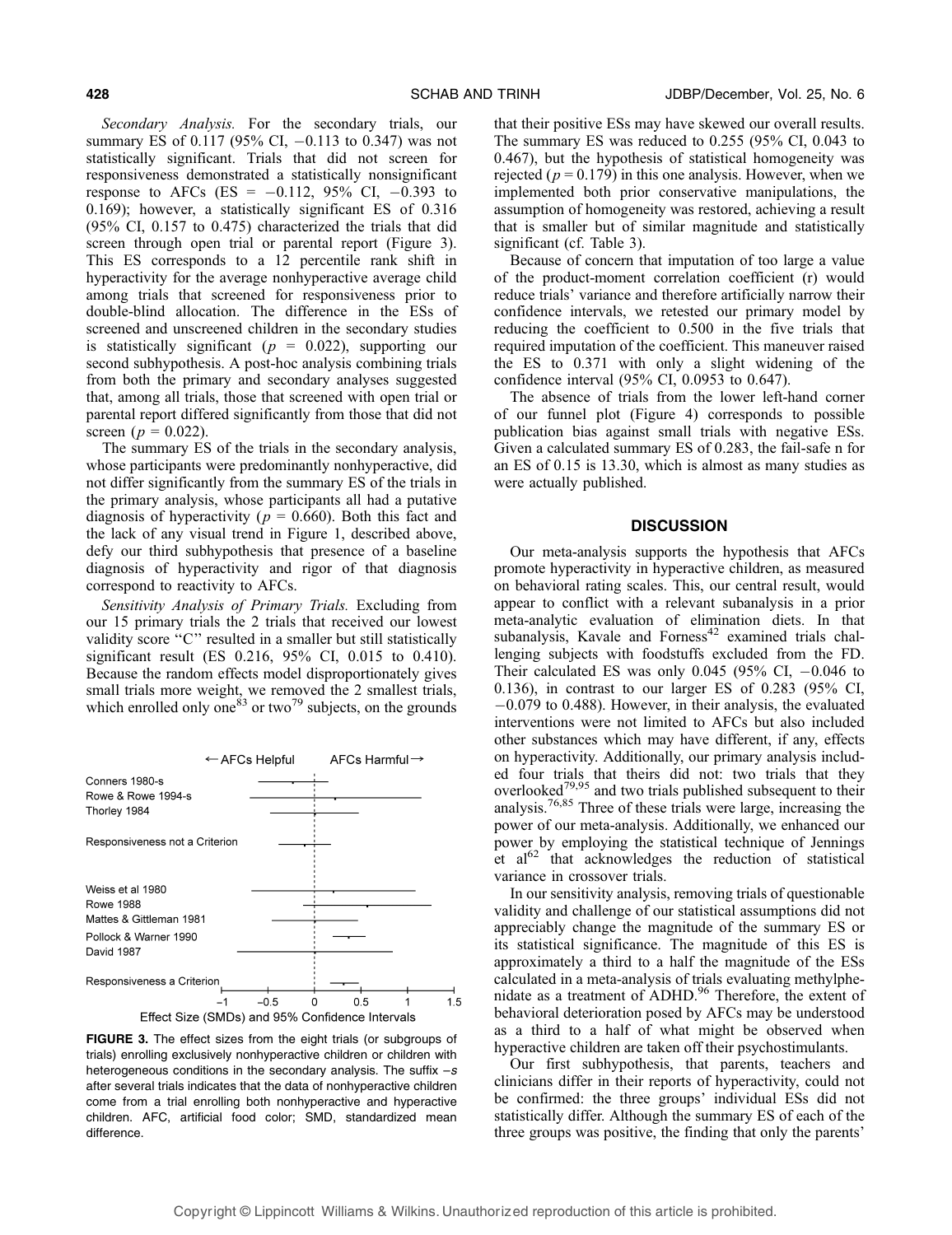#### Table 3. Summary of Statistical Analysis

|                                                          | Number of       | Summary<br><b>SMD</b> |              | $95\%$ Cl $(+)$ | Test of Heterogeneity |                |                   |
|----------------------------------------------------------|-----------------|-----------------------|--------------|-----------------|-----------------------|----------------|-------------------|
| Analysis                                                 | <b>Outcomes</b> |                       | 95% CI $(-)$ |                 | Q Statistic           | DF             | р                 |
| Primary trials: summary                                  | 15              | 0.283                 | 0.079        | 0.488           | 17.47                 | 14             | .232              |
| Stratified by rater                                      |                 |                       |              |                 |                       |                |                   |
| Care staff                                               | 4               | 0.107                 | $-0.128$     | 0.343           | 3.41                  | 3              | .332              |
| Parents                                                  | 13              | 0.441                 | 0.161        | 0.721           | 13.51                 | 12             | .333              |
| Teachers                                                 | 6               | 0.081                 | $-0.073$     | 0.235           | 2.32                  | 5              | .803              |
|                                                          |                 |                       |              |                 | $Q_w: 19.25$          | 20             | .506              |
| Stratified by inclusion criteria                         |                 |                       |              |                 |                       |                |                   |
| Prior responsiveness not a criterion                     | 6               | 0.090                 | $-0.108$     | 0.288           | 6.14                  | 5              | .293              |
| Prior responsiveness by open trial<br>or parental report | 8               | 0.535                 | 0.149        | 0.920           | 5.83                  | $\overline{7}$ | .560              |
| Prior responsiveness by blind FD trial                   | 1               | 0.182                 | $-.208$      | 0.571           | 0.00                  | 0              | 1.00 <sup>a</sup> |
|                                                          |                 |                       |              |                 | $Q_w: 11.97$          | 12             | .448              |
| Sensitivity analysis of primary trials                   |                 |                       |              |                 |                       |                |                   |
| Excluding validity rating "C"                            | 13              | 0.216                 | 0.015        | 0.410           | 14.99                 | 12             | .242              |
| Excluding 2 smallest trials                              | 13              | 0.255                 | 0.043        | 0.467           | 16.28                 | 12             | .179              |
| Prior 2 criteria applied together                        | 12              | 0.210                 | 0.007        | 0.414           | 14.52                 | 11             | .205              |
| Imputed r replaced by 0.500                              | 15              | 0.371                 | 0.095        | 0.647           | 13.17                 | 14             | .513              |
| Secondary trials: summary                                | 8               | 0.117                 | $-0.113$     | 0.347           | 4.90                  | 7              | .672              |
| Stratified by inclusion criteria                         |                 |                       |              |                 |                       |                |                   |
| Prior responsiveness not a criterion                     | 3               | $-0.112$              | $-0.393$     | 0.169           | 1.12                  | 2              | .571              |
| Prior responsiveness by open trial<br>or parental report | 5               | 0.316                 | 0.157        | 0.475           | 3.20                  | 4              | .525              |
|                                                          |                 |                       |              |                 | $Q_w: 4.32$           | 6              | .633              |

SMD, standardized mean difference; CI, confidence interval; DF, degrees of freedom for within-group Q;  $Q_{w}$ , Q total for preceding strata; FD, Feingold Diet.

<sup>a</sup>Chi-distribution is not defined for zero DF, but probability of statistical heterogeneity in a stratum of one trial is 0.00 ( $p = 1.00$ ).

summary ES was statistically significant deserves explanation. Because crossover trials enable subjects to compare the two phases, unblinding on the part of the parents, who often administer the intervention, could explain these results. However, all investigators who rigorously tested the blinding<sup>77–79,82,83</sup> confirmed that the subjects, their parents or the investigators were unable to guess beyond chance the identity of the interventions.



FIGURE 4. Funnel plot of effect sizes recorded by clinicians, parents, and teachers. AFC, artificial food color.

The characteristics of particular rating scales may be the prisms through which to understand parents' penchant for higher scoring in our trials. First, one trial,  $\frac{76}{10}$  whose ES was the largest of those we calculated, measured outcome with a scale reflecting parental reports of symptoms suspected to result from AFC ingestion. This scale, the Rowe Behavioral Research Inventory, emphasizes irritability and sleeplessness, both of which may be particularly disruptive to the parent-child dyad, and de-emphasizes restlessness and attentional difficulties, which are of particular concern to teachers. Second, Weiss et al<sup>69</sup> reported a very small probability ( $p = 1.6 \times 10^{-5}$ ) that chance accounted for one particular child's pattern of responsiveness to AFCs. Their trial employed a different outcome scale for each subject tailored to symptoms preselected by the child's parents from standardized rating scales. Third, Mattes and Gittelman-Klein,  $83$  who found no change on the CPTQ in their singlesubject multiple-crossover design, conceded that this scale did not capture the irritability consistently noted by the subject's mother while the subject was receiving the active intervention. These examples suggest several reasons why parents may have detected behavioral change unnoticed by teachers and clinicians: parents' concerns may differ from those of teachers and clinicians; parents may be particularly attuned to the idiosyncrasies of their own children; and AFCs may promote a pattern of symptoms that is incongruent with modern criteria for ADHD but that is nevertheless bothersome to parents.

Our second subhypothesis, that children potentially responsive to AFCs can be identified through screening methods, was partially substantiated by our analysis. As a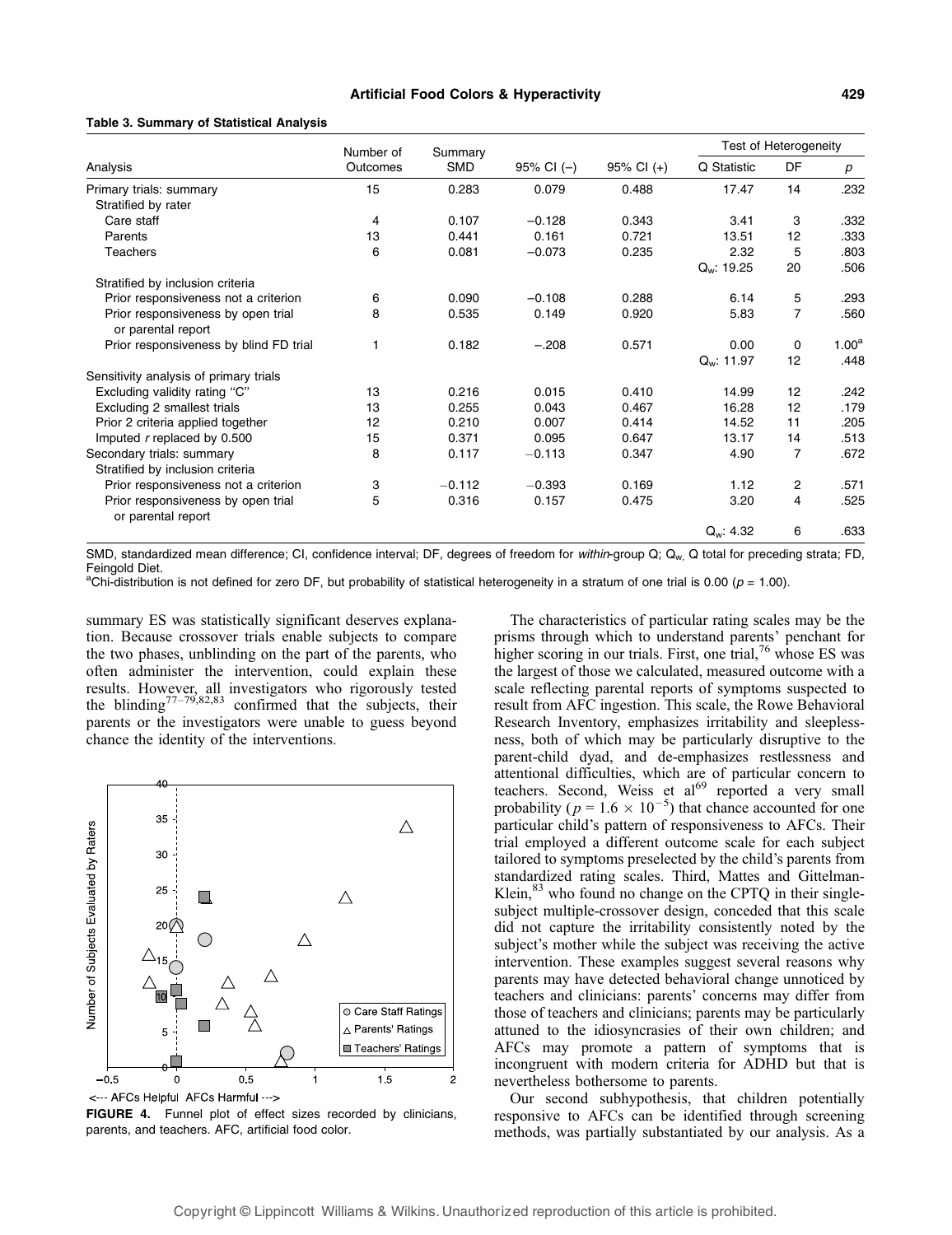group, trials that screened for responsiveness demonstrated a statistically significant effect whether enrolling hyperactive or heterogeneously diagnosed, predominantly nonhyperactive subjects. However, we found a statistically significant difference between trials that screened and those that did not only among the group of trials enrolling heterogeneous subjects predominantly without hyperactivity. Screening may be more effective in heterogeneous populations because of greater variability in responsiveness to AFCs among such populations than among the strictly hyperactive populations.

Our third subhypothesis could not be confirmed. There was no statistically significant difference between the ESs of trials enrolling hyperactive children and the ESs of trials enrolling predominantly or exclusively nonhyperactive children. Even among the group of trials enrolling hyperactive children, rigor of diagnosis did not correspond to reactivity to AFCs, suggesting that AFC-sensitivity among patients may not be limited to those with clear-cut, criteria-specific hyperactive syndromes. That we were able to find an overall statistically significant ES for our primary analysis but not for our secondary analysis generally corresponds to evidence from prior studies demonstrating that hyperactive children have physiologic responses to AFCs not found in controls. $44-46$ 

Most trials evaluated in this meta-analysis employed methods and designs that may potentially underestimate the effect of AFCs. First, the crossover design is appropriate only when effects do not carry over between periods. Rowe found that the effect of AFC challenges carried over in rating scales for 3–4 days in one child, while in another child  $3.5$  weeks,<sup>73</sup> suggesting that the washout periods used in most trials may have been inadequate. Second, several investigators have demonstrated that objective measures of learning and attention are adversely affected within two hours of AFC administration, suggesting that too much time may have elapsed between administration of AFCs and measurement of outcomes.<sup>23,80,97</sup> Third, as several investigators evaluated dosages well below children's true likely daily exposure,<sup>98</sup> one must consider whether the real-world effects of AFCs are greater than the effects captured in our trials.

Several limitations, especially of the included trials, but also of our meta-analytic methods, restrict the interpretation of our results. First, the use of unorthodox scales to measure behavioral responses may limit the validity of conclusions drawn about the effects of AFCs on hyperactivity. However, while the standard CPTQ was developed as a simplified measure of childhood behavior suggesting a diagnosis of hyperactivity, its specificity in distinguishing hyperactivity from global psychopathology has also been questioned.<sup>52</sup> The likelihood that the multiple versions of Conners' instruments measure slightly different underlying behavioral constructs<sup>52</sup> further challenges the specificity of our findings. Consequently, the trials included in the present study may effectively implicate AFCs more in provoking general behavioral disturbance than in exacerbating criteriaspecific hyperactive symptomatology.

Second, many of the trials employ statistical methods that do not distinguish between normally distributed reactivity and large idiosyncratic reactions confined to a few

individuals. Several investigators noted that positive group effects are often attributable to the profound response of a few individuals, while conclusions about a lack of group effects may overlook considerable individual response.<sup>34,69</sup>

Third, our funnel plot raises the possibility of publication bias against small trials with negative results. However, the fail-safe n demonstrates that discovery of a considerable number of unpublished studies would be required to reduce our summary ES to a trivial value. Confidence in our overall result is further suggested by our sensitivity analysis, which demonstrates that our results are internally robust.

Finally, clinical heterogeneity may limit the interpretability of our results. We attempted to address clinical heterogeneity by segregating trials which screened for responsiveness to AFCs from those that did not by differentiating between trials which enrolled hyperactive and heterogeneous populations, and by considering whether formal assignment of diagnoses predicted responsiveness. Although tests of statistical heterogeneity suggest that results were statistically combinable, a larger number of trials, especially with more detailed data, would have given us greater power to aggressively address many clinical differences in trials, such as types and dosages of AFCs, timing and choice of outcome measurements, and enrollment of the various subtypes within the hyperactivity spectrum. Trials' inconsistent reporting of subtypes prevents us from retiring an important question: whether the trials' and our study's focus on behavioral outcomes makes our study irrelevant to ADHD's inattentive subtype, whose symptoms may not be predominantly behavioral phenomena.

Despite these limitations, our results strongly suggest an association between ingestion of AFCs and hyperactivity. We believe this is the first comprehensive quantitative analysis of trials addressing the effects of AFCs on hyperactivity. Prior reviews and the only meta-analysis in field of elimination diets have attempted to address this issue but our critical review differs in several ways. We have focused on AFCs in particular rather than the FD as a whole. Compared to the prior meta-analysis by Kavale and Forness,<sup>42</sup> ours employs hypotheses that are more explicit, inclusion criteria that are more rigorous, and a search that is now more current and also more comprehensive. Consequently, we have included only double-blind placebocontrolled trials. Our primary and secondary analyses include 2 trials79,95 that Kavale and Forness overlooked and 6 trials<sup>71–74,76,85</sup> subsequent to their analysis. In addition, as noted, our statistical techniques more richly exploit the advantages of crossover trials. Furthermore, our more explicit sensitivity analysis and our evaluation of publication bias afford a previously unwarrantable confidence: that any conclusions drawn about the relevant body of literature do not unduly depend on the influence of a few unrepresentative trials. Finally, our evaluation of our subhypotheses has identified areas to be examined and methods to be employed in future research.

Closer characterization of the response to AFCs than we currently have requires studying responders. We have demonstrated that screening through parental report and open trial may aid in identifying such responders. Other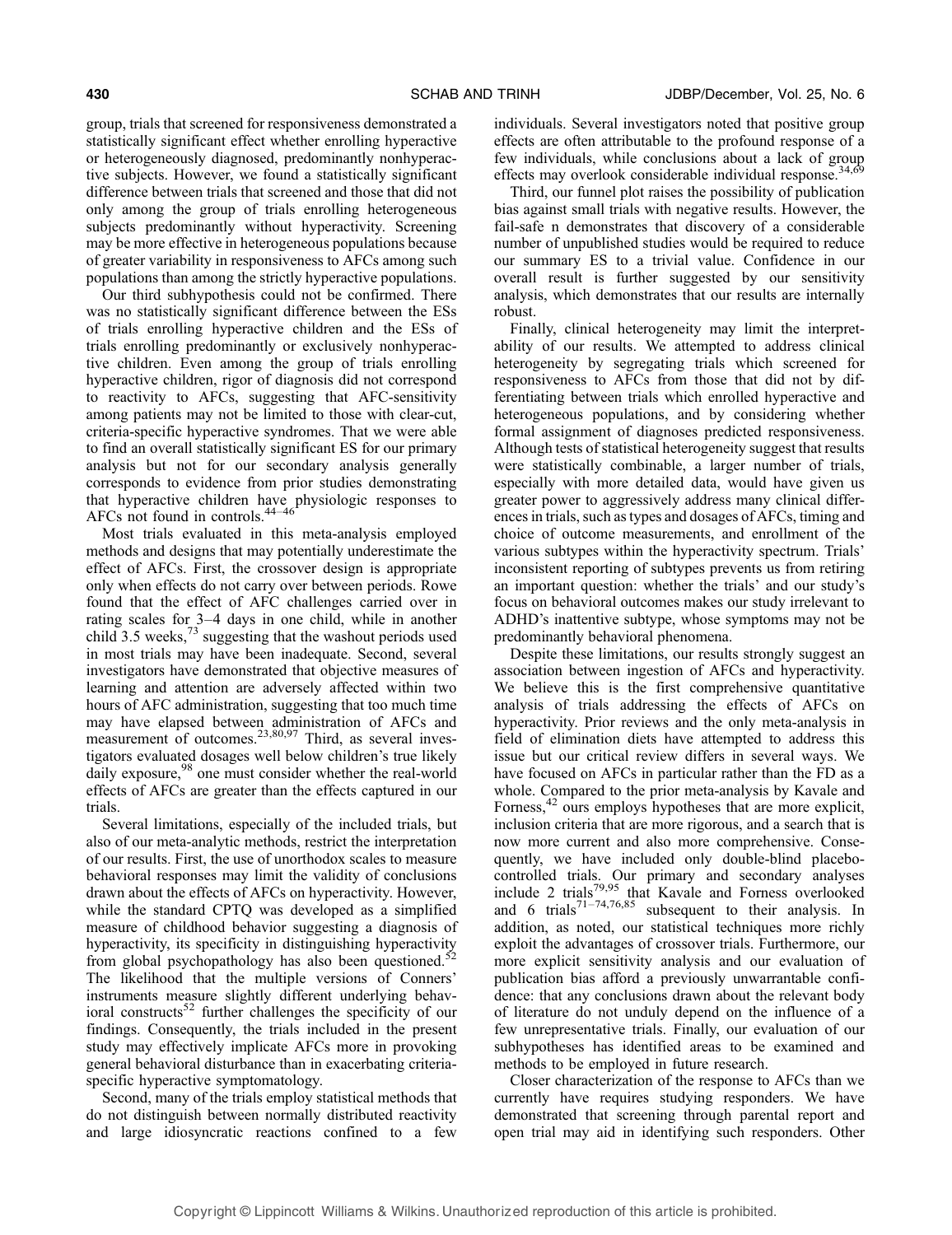research has hinted that electroencephalography<sup>99</sup> and measurement of simple physiologic parameters<sup>44</sup> could aid in the identification of these responders. Combining these tools could focus investigators' efforts on a more targeted population and could reduce the number of nonresponders subjected to long, complex blinded trials. However, we have also shown that researchers should not limit their search for responders to those previously diagnosed with hyperactivity.

In our results, parents tended to detect greater change from the intervention than did teachers. This tendency contrasts that of pharmacotherapy trials, in which teachers' ratings have generally been higher, probably because common dosing schedules optimize children's behavior during the school day.<sup>96</sup> Future research on AFC-induced behavioral disturbance should acknowledge how timing of interventions may affect the ratings of parents, teachers and clinicians. Research should maximize these groups' attunement to particular symptoms, as was done by Weiss et al, whose scales reflect parental concerns.<sup>69</sup> Finally, we advocate for the continuing development of scales which address the particular symptoms that AFCs may cause, such as the insomnia and irritability noted by several investigators.73,76 Such research may lead investigators out of the realm of hyperactivity and into a wider province of behavioral pathology.

We also recommend that crossover designs be avoided until the pharmacokinetics of AFCs are better understood. The effect of interactions of AFCs with foods and medications should also to be explored. Finally, we recommend that future research avoid the pitfalls of many prior trials by explicitly identifying subjects' demographic characteristics; by employing specific diagnostic criteria and by identifying diagnostic subtypes and comorbidities; by identifying the concurrent use of medications; by specifying the interval between administration of AFCs and measurement of effect; by administering specific AFCs rather than mixtures; by explicitly testing the blinding of subjects; and by reporting all such information in published reports.

Given the need for additional research, we are cautious about making clinical recommendations at this time. On the one hand, parental preference for nonpharmacologic treatment<sup>100</sup> must be acknowledged and, in many cases,

accommodated, if the clinician's relationship with a patient's parents is to be preserved.<sup>9</sup> On the other hand, the restrictiveness of an AFC-free diet may burden hyperactive children, who are already at risk for poor psychosocial outcomes.101 Therefore, imposition of the diet should be done reluctantly until more certain methods have been developed to identify who is AFC-responsive.

Basic questions about the biology of AFCs remain unanswered, including whether children's responses to AFCs depend more on an allergic or a pharmacological mechanism.99,102,103 Tartrazine and its metabolites, for example, may act through both.<sup>102</sup> Clarification of the mechanism of response will deepen understanding of the possibility that responses are not normally distributed.

Neurochemical research into the basis of ADHD has strongly implicated defects in dopamine transmission. Both dopamine depletion and administration of AFCs create hyperactivity in developing rats.<sup>13</sup> However, a theory on the contribution of AFCs to ADHD symptomatology must contend with two incongruities. First, the symptomatology of ADHD may differ from the pattern of symptoms induced by AFCs: as suggested by Rowe and Rowe,  $76$  AFCs are associated more with irritability and insomnia than restlessness and inattention. Second, the patterns of behavior elicited by dopamine depletion in developing rats differs from the pattern elicited by administration of AFCs (or their metabolites). The sensitivity of developing rats also begs consideration of whether exposure to AFCs differentially affects the developing and developed organism.

Given how little we know about the neurochemical effects of AFCs, we endorse prior recommendations that assessment of behavioral toxicity should be a part of food additive evaluation. $33$  The increasing recognition of subclinical neurobehavioral toxicity of low doses of several environmental toxins, especially among developing chil $dren$ ,<sup>104–106</sup> demands ambitious vigil against avoidable harmful exposures. At the very least, regulators should track consumption of AFCs; we know only that domestic production of food dyes quadrupled between 1955 and 1998.<sup>25</sup> Finally, as long as we remain uncertain about the early and long-term effects of these exposures, society should engage in a broader discussion about whether the aesthetic and commercial rationale for the use of AFCs is justified.<sup>107</sup>

#### **REFERENCES**

- 1. National Institutes of Health. Diagnosis and Treatment of Attention Deficit Hyperactivity Disorder: NIH Consensus Statement; Nov 16–18, 1998;16:1–37.
- 2. Rowland AS, Umbach DM, Stallone L, Naftel AJ, Bohlig EM, Sandler DP. Prevalence of medication treatment for attention deficithyperactivity disorder among elementary school children in Johnston County, North Carolina. Am J Public Health. 2002;92:231–234.
- 3. Green M, Wong M, Taylor J, Feinleib M. Diagnosis of Attention-Deficit/Hyperactivity Disorder. Rockville, MD: Agency for Health Care Policy and Research, US Department of Health and Human Services; 1999. AHCPR Publication 99-0050.
- 4. Richters JE, Arnold LE, Jenson PS, et al. NIMH Collaborative

Multisite Multimodal Treatment of Children with ADHD. I. Background and Rationale. J Am Acad Child Adolesc Psychiatry. 1995;34:987–1000.

- 5. Leibson CL, Katusic SK, Barbaresi WJ, Ransom J, O'Brien PC. Use and costs of medical care for children and adolescents with and without attenttion-deficit/hyperactivity disorder. JAMA. 2001; 285:60–66.
- 6. Bennett FC, Sherman R. Management of childood ''hyperactivity'' by primary care physicians. J Dev Behav Pediatr. 1983;4:88–93.
- 7. Stubberfield T, Parry T. Utilization of alternative therapies in attentiondeficit hyperactivity disorder. J Paediatr Child Health. 1999;35: 450–453.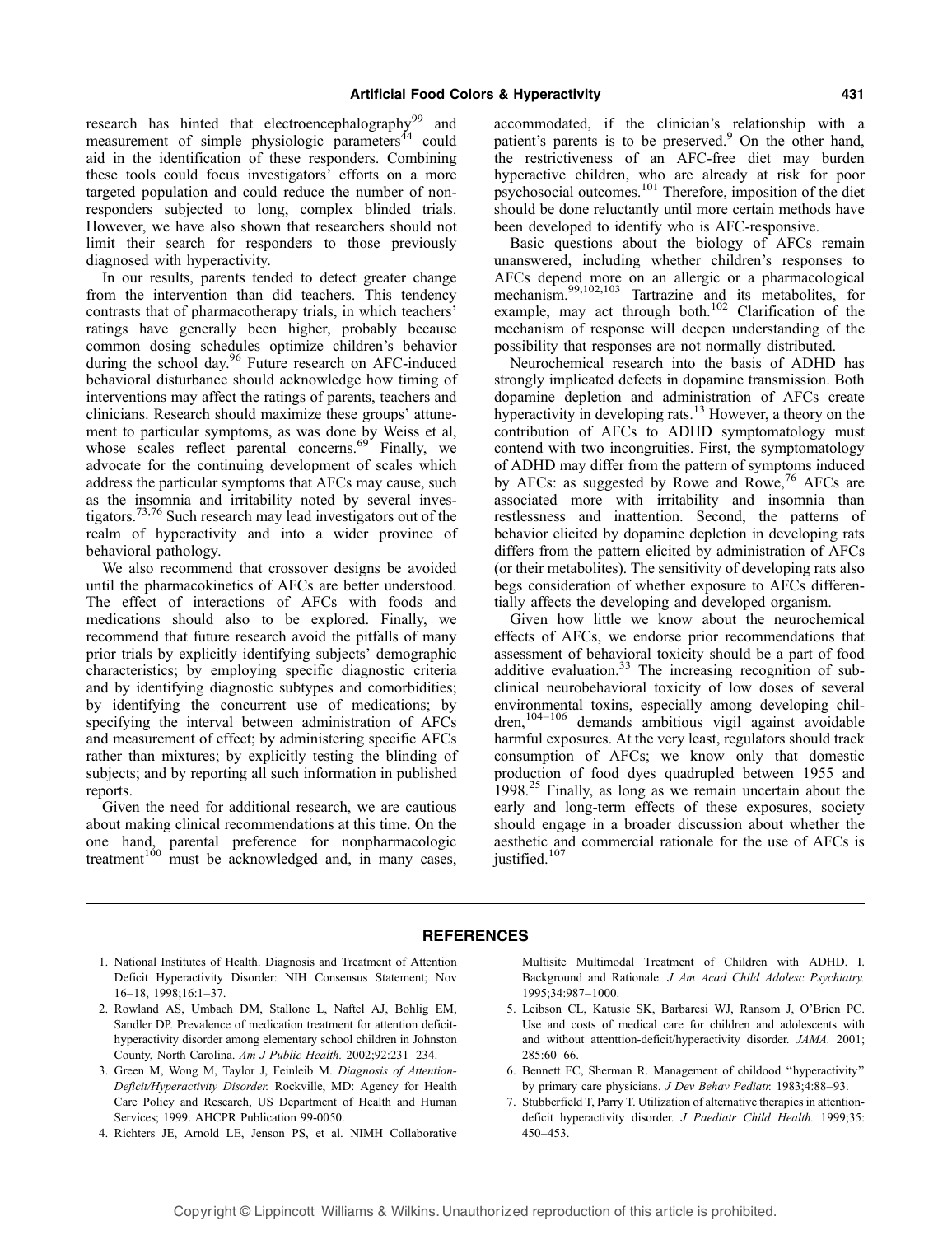- 8. Sawni-Sikand A, Schubiner H, Thomas RL. Use of complementary/ alternative therapies among children in primary care pediatrics. Ambul Pediatr. 2002;2:99–103.
- 9. Chan E. The role of complimentary and alternative medicine in attention-deficit hyperactivity disorder. J Dev Behav Pediatr. 2002; 23(suppl):S37–S45.
- 10. Conners CK, Goyette CH, Southwick DA. Food additives and hyperkinesis: preliminary report of a double-blind crossover experiment. Psychopharmacol Bull. 1976;12:10–11.
- 11. Conners CK, Goyette CH, Southwick DA, Lees JM, Andrulonis PA. Food additives and hyperkinesis: a controlled double-blind experiment. Pediatrics. 1976;58:154–166.
- 12. Silbergeld EK, Anderson SM. Artificial food colors and childhood behavior disorders. Bulletin of the New York Academy of Medicine: Journal of Urban Health. 1982;58:275–295.
- 13. Goldenring JR, Batter DK, Shaywitz BA. Sulfanilic acid: behavioral change related to azo food dyes in developing rats. Neurobehav Toxicol Teratol. 1982;4:43–49.
- 14. Logan W, Swanson JM. Erythrosine B inhibition of neurotransmitter accumulation by rat brain homogenate. Science. 1979;206: 363–364.
- 15. Mailman RB, Ferris RM, Tang FL, et al. Erythrosine (Red No. 3) and its nonspecific biochemical actions: what relation to behavioral changes? Science. 1980;207:535–537.
- 16. Mailman RB, Lewis MH. Food additives and childhood hyperactivity. Bol Asoc Med P R. 1983;75:551–553.
- 17. Shaywitz BA, Goldenring JR, Wool RS. Effects of chronic administration of food colorings on activity levels and cognitive performance in developing rat pups treated with 6-hydroxydopamine. Neurobehav Toxicol Teratol. 1979;1:41–47.
- 18. Turman MW. A Study of Research on the Effects of Food Additives on Children's Behavior as Evidenced by the Hyperactivity/Learning Disabilities Syndrome [dissertation]. San Diego, CA, United States International University; 1985.
- 19. Dortch AL. A Compilation of the Literature Relating to Hyperactivity - Hyperkinesis, Learning Disabilities and Food Additives [dissertation]. Saint Louis, MO, Saint Louis University; 1980.
- 20. Breakey J. The role of diet and behaviour in childhood. J Paediatr Child Health. 1997;33:190–194.
- 21. Brenner A. Food additives and behavior. Md Med J. 1986;35: 344–345.
- 22. Brunner RL, Vorhees CV, Butcher RE. Food colors and behavior. Science. 1981;212:578–579.
- 23. Conners CK. Food Additives and Hyperactive Children. New York: Plenum Press; 1980.
- 24. Conners CK. Aritificial colors in the diet and disruptive behavior: Current status of research. In: Knights R, Bakker D, eds. Treatment of Hyperactive and Learning Disordered Children: Current Research. Baltimore, MD: University Press; 1980:113–120.
- 25. Jacobson MF, Schardt MS. Diet, ADHD & Behavior: A Quarter-Century Review. Center for Science in the Public Interest. Available at: www.cspinet.org. Accessed December 4, 2000.
- 26. Rimland B. The Feingold diet: An assessment of the reviews by Mattes, by Kavale and Forness and others. J Orthomolecular Psychiatry. 1984;13:45–49.
- 27. Rippere V. Food additives and hyperactive children: a critique of Conners. Br J Clin Psychol. 1983;22(pt 1):19–32.
- 28. Silver LB. The ''magic cure'': A review of the current controversial approaches for treating learning disabilities. J Learn Disabil. 1987;20: 498–504, 512.
- 29. Stare FJ, Whelan EM, Sheridan M. Diet and hyperactivity: is there a relationship. Pediatrics. 1980;66:521–525.
- 30. The National Advisory Committee on Hyperkinesis and Food Additives. Final Report to the Nutrition Foundation. New York: Nutrition Foundation; 1980.
- 31. Weiss B. In rebuttal. Food additives and hyperkinesis. Am J Dis Child. 1980;134:1126–1128.
- 32. Weiss B. Food colors and behavior: A response. Science. 1981; 212:579.
- 33. Weiss B. Food additives and environmental chemicals as sources of childhood behavior disorders. J Am Acad Child Psychiatry. 1982;21: 144–152.
- 34. Weiss B. Food additives as a source of behavioral disturbances in children. Neurotoxicology. 1986;7:197–208.
- 35. Wender EH. The food additive-free diet in the treatment of behavior disorders: a review. *J Dev Behav Pediatr*. 1986;7:35-42.
- 36. Harley JP, Matthews CG. Food Additives and Hyperactivity in Children. In: Knights R, Bakker D, eds. Treatment of Hyperactive and Learning Disordered Children: Current Research. Baltimore, MD: University Press; 1980:121–130.
- 37. Williams JI, Cram DM. Diet in the management of hyperkinesis: a review of the tests of Feingold's hypotheses. Can Psychiatr Assoc J. 1978;23:241–248.
- 38. Harley JP, Matthews CG. The Feingold hypothesis: current studies. J Med Soc N J. 1979;76:127–129.
- 39. Wender EH. New evidence on food additives and hyperkinesis. A critical analysis. Am J Dis Child. 1980;134:1122–1125.
- 40. Mattes JA. The Feingold diet: a current reappraisal. J Learn Disabil. 1983;16:319–323.
- 41. National Institutes of Health. Defined Diets and Childhood Hyperactivity. NIH Consensus Statement. 1982;4:1–11.
- 42. Kavale KA, Forness SR. Hyperactivity and diet treatment: a metaanalysis of the Feingold hypothesis. J Learn Disabil. 1983;16: 324–330.
- 43. Werry JS, Sprague R. Methylphenidate in children: Effect of dosage. Aust NZ J Psychiatry. 1974;8:9.
- 44. Salamy J, Shucard D, Alexander H, Peterson D, Braud L. Physiological changes in hyperactive children following the ingestion of food additives. Int J Neurosci. 1982;16:241–246.
- 45. Ward NI, Soulsbury KA, Zettel VH, Colquhoun ID, Bunday S, Barnes B. The influence of the chemical additive tartrazine on the zinc status of hyperactive children: A double-blind placebo-controlled study. J Nutritional Med. 1990;1:51–58.
- 46. Ward NI. Assessment of chemical factors in relation to child hyperactivity. J Nutr Environmental Med. 1997;7:333–342.
- 47. Huck SW, Cormier WH, Bounds WG, Jr. Reading Statistics and Research. New York: Harper & Row; 1974.
- 48. Friedman LM, Furberg CD, DeMets DL. Fundamentals of Clinical Trials. 3rd ed. New York: Springer; 1998.
- 49. Guy W. ECDEU Assessment Manual for Psychopharmacology, Revised. Rockville, MD: National Institutes of Mental Health, Psychopharmacology Research Branch; 1976.
- 50. Conners CK. Rating scales for use in drug studies with children. Psychopharmacol Bull. 1973;24:24–84.
- 51. Connors C. Connors' Rating Scales-Revised (CRS-R). In: Handbook of Psychiatric Measures. Task Force for the Handbook of Psychiatric Measures, ed. Washington, D.C.: American Psychiatric Association; 2000:329–332.
- 52. Gianarris WJ, Golden CJ, Greene L. The Conners' Parent Rating Scales: a critical review of the literature. Clin Psychol Rev. 2001;21: 1061–1093.
- 53. Sprague R, Christensen D, Werry J. Experimental psychology and stimulant drugs. In: Conners C, ed. Clinical Use of Stimulant Drugs in Children. Amsterdam: Excerpta Medica; 1974.
- 54. Etuk EM. The Influence of Nutrition on Hyperkinesis [dissertation]. San Diego, CA, United States International University; 1986.
- 55. Chernick E. An Exploratory Study of the Effect of the Feingold Diet on Reading Achievement and Classroom Behavior [dissertation]. Hempstead, NY, Hofstra University; 1980.
- 56. Breece AM. Hyperactive Children: Changes in Hair Element Content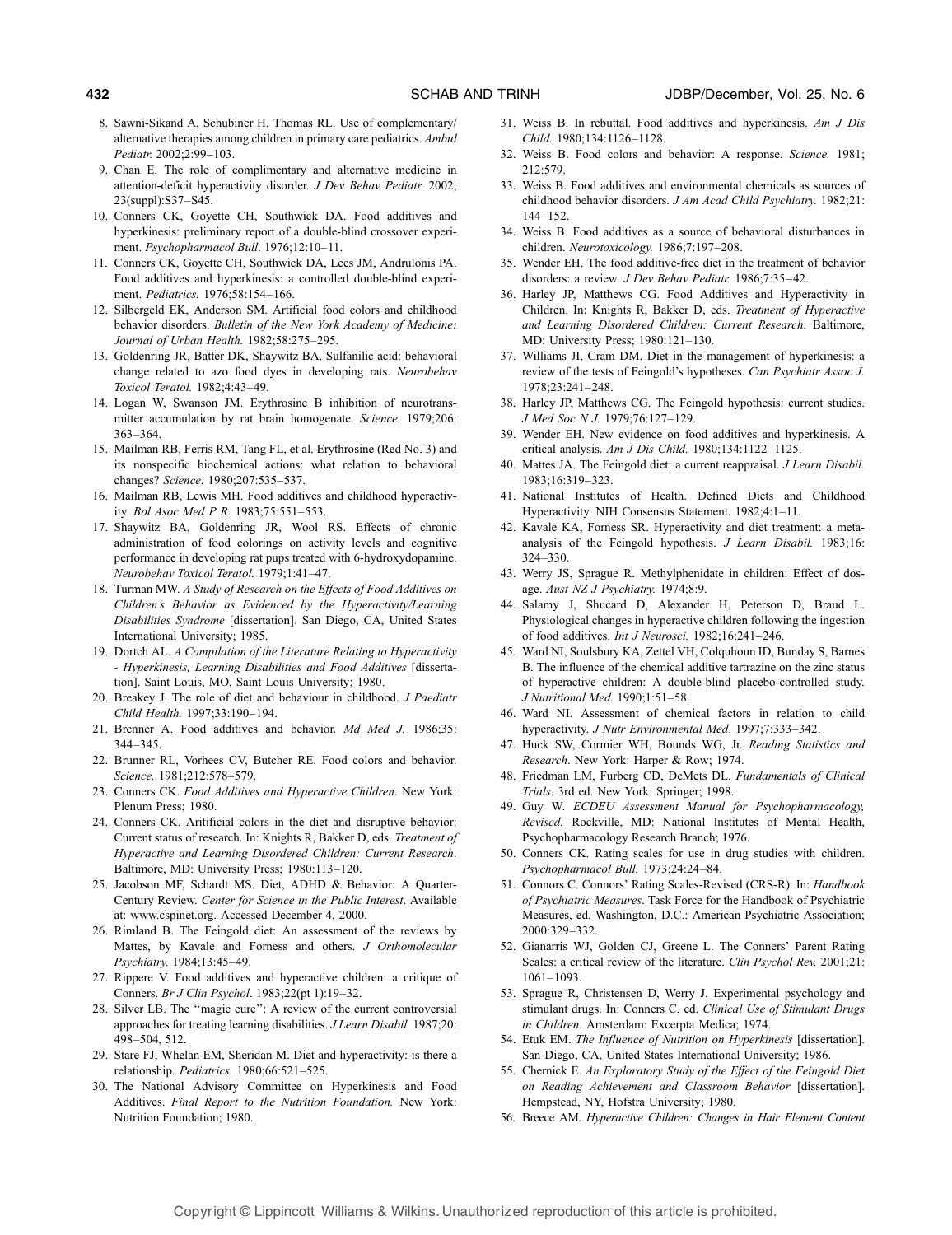with Diet Changes and Water Soluble Vitamin Supplements [dissertation]. Cincinnati, OH, The Union for Experimenting Colleges and Universities; 1980.

- 57. Alderson P, Green S, Higgins JP, eds. Cochrane Reviewers' Handbook 4.2.2 [Updated December 3, 2003] Sections 6.2 and 6.7. Available at: www.cochrane.org/resources/handbook/hbook.htm. Accessed April 8, 2004.
- 58. DerSimonian R, Laird N. Meta-analysis in clinical trials. Control Clin Trials. 1986;7:177–188.
- 59. Dunlap W, Cortina J, Vaslow J, Burke M. Meta-analysis of experiments with matched groups or repeated-measures designs. Psychological Methods. 1996;1:170–177.
- 60. Follman D, Elliott P, Suh I, Cutler J. Variance imputation for overviews of clinical trials with continuous response. J Clin Epidemiol. 1992;45:769–773.
- 61. ES: A Computer Program for Effect Size Calculation [computer program]. Version 1. St. Paul, MN: Assessment Systems Corporation; 1999.
- 62. Jennings AL, Davies AN, Higgins JP, Broadley K. Opioids for the palliation of breathlessness in terminal illness (Cochrane Review). Cochrane Database Syst Rev. 2001;4:CD002066.
- 63. Glass G, Stanley J. Statistical Methods in Education and Psychology. Englewood Cliffs, NJ: Prentice-Hall; 1970.
- 64. Rosenthal R. Parametric measures of effect size. In: Cooper H, Hedges LV, eds. Handbook of Research Synthesis. New York: Russell Sage; 1994:231–244.
- 65. Stata Statistical Software [computer program]. Version 6.0. College Station, TX: Stata Corporation; 1999.
- 66. Petitti DB. Meta-Analysis, Decision Analysis, and Cost-Effectiveness: Methods for Quantitative Synthesis in Medicine. New York: Oxford University Press; 2000.
- 67. Shadish WR, Haddock CK. Combining estimates of effect size. In: Cooper HM, Hedges LV, eds. The Handbook of Research Synthesis. New York, NY: Russell Sage Foundation; 1994:261–284.
- 68. Orwin RG. Effects of deficient reporting on meta-analysis: A conceptual framework and reanalysis. Psychol Bull. 1985;97:134–147.
- 69. Weiss B, Williams JH, Margen S, et al. Behavioral responses to artificial food colors. Science. 1980;207:1487–1488.
- 70. Mattes JA, Gittelman R. Effects of artificial food colorings in children with hyperactive symptoms. A critical review and results of a controlled study. Arch Gen Psychiatry 1981;38:714–718.
- 71. Thorley G. Pilot study to assess behavioural and cognitive effects of artificial food colours in a group of retarded children. Dev Med Child Neurol. 1984;26:56–61.
- 72. David TJ. Reactions to dietary tartrazine. Arch Dis Child 1987;62: 119–122.
- 73. Rowe KS. Synthetic food colourings and 'hyperactivity': a doubleblind crossover study. Aust Paediatr J. 1988;24:143–147.
- 74. Pollock I, Warner JO. Effect of artificial food colours on childhood behaviour. Arch Dis Child. 1990;65:74–77.
- 75. Conners CK. A Third Challenge Trial. In: Food Additives and Hyperactive Children. New York: Plenum; 1980:77–85.
- 76. Rowe KS, Rowe KJ. Synthetic food coloring and behavior: a dose response effect in a double-blind, placebo-controlled, repeatedmeasures study. J Pediatr. 1994;125:691–698.
- 77. Goyette GH, Connors CK, Petti TA, Curtis LE. Effects of artificial colors on hyperkinetic children: a double-blind challenge study: ''Experiment Two''. Psychopharmacol Bull. 1978;14:39–40.
- 78. Goyette GH, Connors CK, Petti TA, Curtis LE. Effects of artificial colors on hyperkinetic children: a double-blind challenge study: ''Experiment One''. Psychopharmacol Bull. 1978;14:39–40.
- 79. Rose TL. An Investigation of the Functional Relationship between Food Additives and Hyperactivity [dissertation]. Gainesville, FL, University of Florida; 1977.
- 80. Swanson JM, Kinsbourne M. Food dyes impair performance of hyperactive children on a laboratory learning test. Science. 1980;207: 1485–1487.
- 81. Spring C, Vermeersch J, Blunden D, Sterling H. Case studies of effects of artificial food colors on hyperactivity. J Special Education. 1981; 15:361–372.
- 82. Harley JP, Matthews CG, Eichman P. Synthetic food colors and hyperactivity in children: a double-blind challenge experiment. Pediatrics. 1978;62:975–983.
- 83. Mattes J, Gittelman-Klein R. A crossover study of the effects of artificial food colorings in a hyperkinetic child. Am J Psychiatry. 1978;135:987–988.
- 84. Williams JI, Cram DM, Tausig FT, Webster E. Relative effects of drugs and diet on hyperactive behaviors: an experimental study. Pediatrics. 1978;61:811–817.
- 85. Sarantinos J, Rowe KS, Briggs DR. Synthetic food colouring and behavioural change in children with attention deficit disorder: a double-blind, placebo-controlled, repeated measures study. Proceedings of the Nutrition Society of Australia. 1990;15:233.
- 86. Levy F, Dumbrell S, Hobbes G, Ryan M, Wilton N, Woodhill JM. Hyperkinesis and diet: a double-blind crossover trial with a tartrazine challenge. Med J Aust. 1978;1:61-64.
- 87. Eich WF, Thim EB, Crowder JE. Effect of the Feingold Kaiser Permanente diet in minimal brain dysfunction. J Med Assoc State Ala. 1979;49:16–18, 20.
- 88. Conners CK. A Second Challenge Study. In: Food Additives and Hyperactive Children. New York: Plenum; 1980:55–68.
- 89. Conners CK. The Cookie Challenge. In: Food Additives and Hyperactive Children. New York: Plenum Press; 1980:45–54.
- 90. Thorley G. Data on the Conners Teacher Rating Scale from a British clinic population. *J Beh Assessment*. 1983;5:1-10.
- 91. Conners CK. Rating scales for use in drug studies with children. In: Guy W, ed. ECDEU Assessment Manual for Psychopharmacology. Revised ed. Rockville, MD: Department of Health, Education, and Welfare; 1976:303–312.
- 92. Conners CK. A teacher rating scale to use in drug studies with children. Am J Psychiatry. 1969;126:884.
- 93. Rapp DJ. Does diet affect hyperactivity? J Learn Disabil. 1978;11: 383–389.
- 94. Levy F, Hobbes G. Hyperkinesis and diet: a replication study. Am J Psychiatry. 1978;135:1559–1560.
- 95. Adams W. Lack of behavioral effects from Feingold diet violations. Percept Mot Skills. 1981;52:307–313.
- 96. Schachter HM, Pham B, King J, Langford S, Moher D. How efficacious and safe is short-acting methylphenidate for the treatment of attention-deficit disorder in children and adolescents? A metaanalysis. Can Med Assoc J. 2001;165:1475–1488.
- 97. Swanson JM, Kinsbourne M. Artificial Color and Hyperactive Behavior. In: Knights R, Bakker D, eds. Treatment of Hyperactive and Learning Disordered Children: Current Research. Baltimore: University Press; 1980:131–149.
- 98. Nain MP. Experimental toxicity of dye tartrazine. Medecine et Nutrition. 1983;19:365–374.
- 99. Uhlig T, Merkenschlager A, Brandmaier R, Egger J. Topographic mapping of brain electrical activity in children with food-induced attention deficit hyperkinetic disorder. Eur J Pediatr. 1997;156:557–561.
- 100. Corkum P, Rimer P, Schachar R. Parental knowledge of attentiondeficit hyperactivity disorder and opinions of treatment options: impact on enrollment and adherence to a 12 month treatment trial. Can J Psychiatry. 1999;44:1043–1048.
- 101. McCracken JT. Attention-Deficit Disorders. In: Sadock BJ, Sadock VA, eds. Kaplan & Sadock's Comprehensive Textbook of Psychiatry. Vol 2. Philadelphia: Lippincott Williams & Wilkins; 2000: 2679–2688.
- 102. Loblay R, Swain AR. Adverse reactions to tartrazine. Food Technology in Australia. 1985;37:508–510.
- 103. Egger J, Stolla A, McEwen LM. Controlled trial of hyposensitisation in children with food-induced hyperkinetic syndrome. Lancet. 1992; 339:1150–1153.